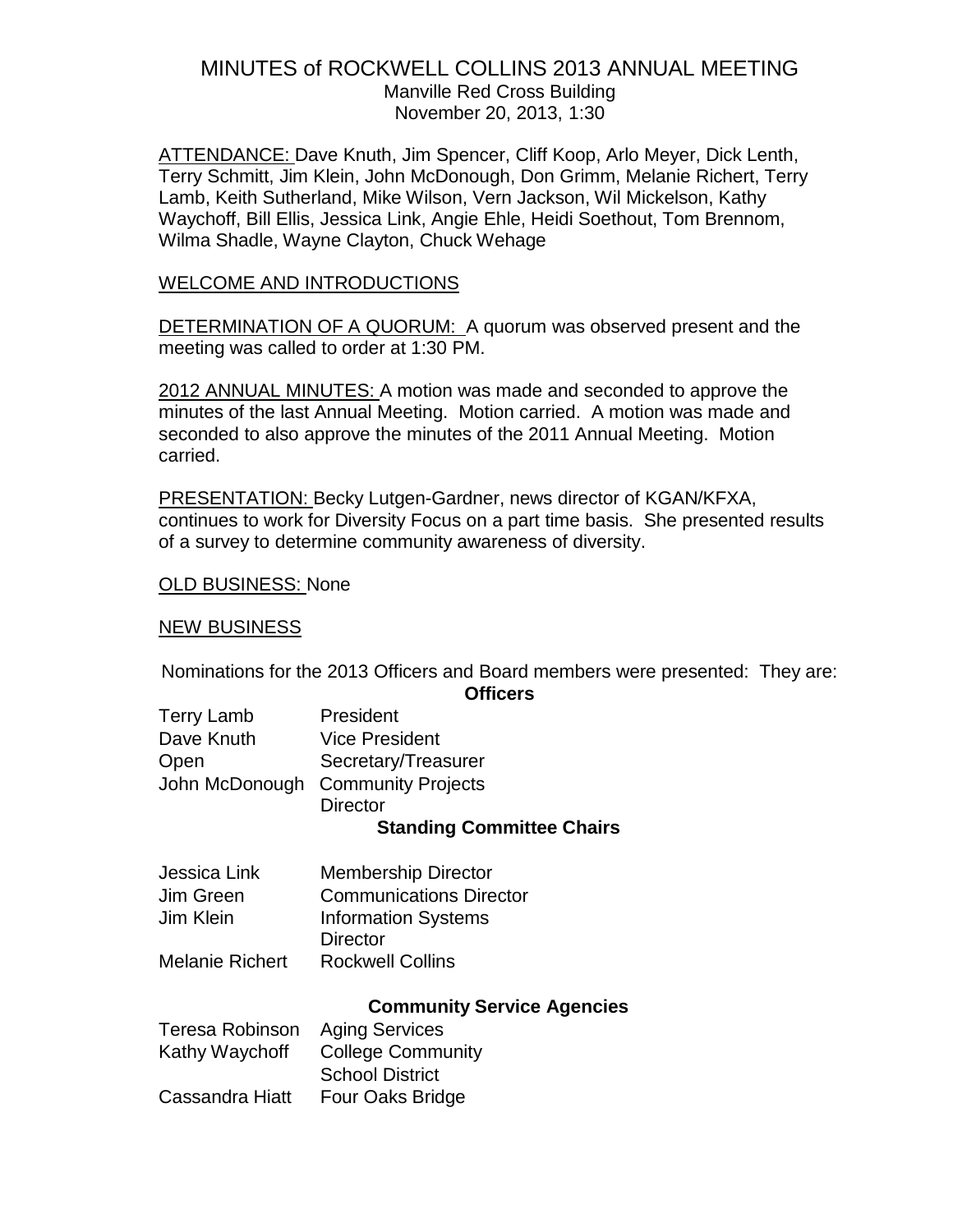Manville Red Cross Building

November 20, 2013, 1:30

| Ann Griffin<br><b>Tracy Robertson</b><br>Karla Terry<br>Wayne Clayton<br><b>Barb Klawiter</b><br>Melissa Hall<br>Jessica Link<br>Debra Applebee<br><b>Heidi Soethout</b><br>Jessie Diesing<br>Nancy Craig<br>Angela Ehle                                                                                                            | <b>Grant Wood AEA</b><br>Heritage Agency on Aging<br><b>Linn-Mar School District</b><br><b>Options of Linn County</b><br><b>REACT</b><br><b>Red Cross</b><br><b>RSVP</b><br><b>Salvation Army</b><br><b>Sixth Judicial District</b><br>Spanda<br><b>United Way</b><br><b>WRAP</b>                     |
|-------------------------------------------------------------------------------------------------------------------------------------------------------------------------------------------------------------------------------------------------------------------------------------------------------------------------------------|-------------------------------------------------------------------------------------------------------------------------------------------------------------------------------------------------------------------------------------------------------------------------------------------------------|
|                                                                                                                                                                                                                                                                                                                                     | <b>Rockwell Retirees</b>                                                                                                                                                                                                                                                                              |
| Tom Brennom<br><b>Bob Clark</b><br><b>Bill Ellis</b><br>Don Grimm<br>Pat Hall<br><b>Ed Holstrom</b><br>Vern Jackson<br>Cliff Koop<br>Dick Lenth<br><b>Jack Murphy</b><br>Arlo Meyer<br>Kay Nelson<br><b>Bob Ocken</b><br>Faye Spading<br>Jim Spencer<br>Keith Sutherland<br>Jim Vacherlon<br>John Wauer<br>Joe Wells<br>Mike Wilson | <b>Retired</b><br><b>Retired</b><br>Retired<br>Retired<br>Retired<br>Retired<br><b>Retired</b><br><b>Retired</b><br>Retired<br><b>Retired</b><br><b>Retired</b><br>Retired<br><b>Retired</b><br><b>Retired</b><br><b>Retired</b><br><b>Retired</b><br><b>Retired</b><br>Retired<br>Retired<br>Retired |
| Judy Wirth                                                                                                                                                                                                                                                                                                                          | Retired                                                                                                                                                                                                                                                                                               |
|                                                                                                                                                                                                                                                                                                                                     |                                                                                                                                                                                                                                                                                                       |

Don Grimm moved and John McDonough seconded a motion that nominations be closed, and that the slate of nominees be approved as listed. Motion passed unanimously.

# PRESIDENT'S ANNUAL REPORT: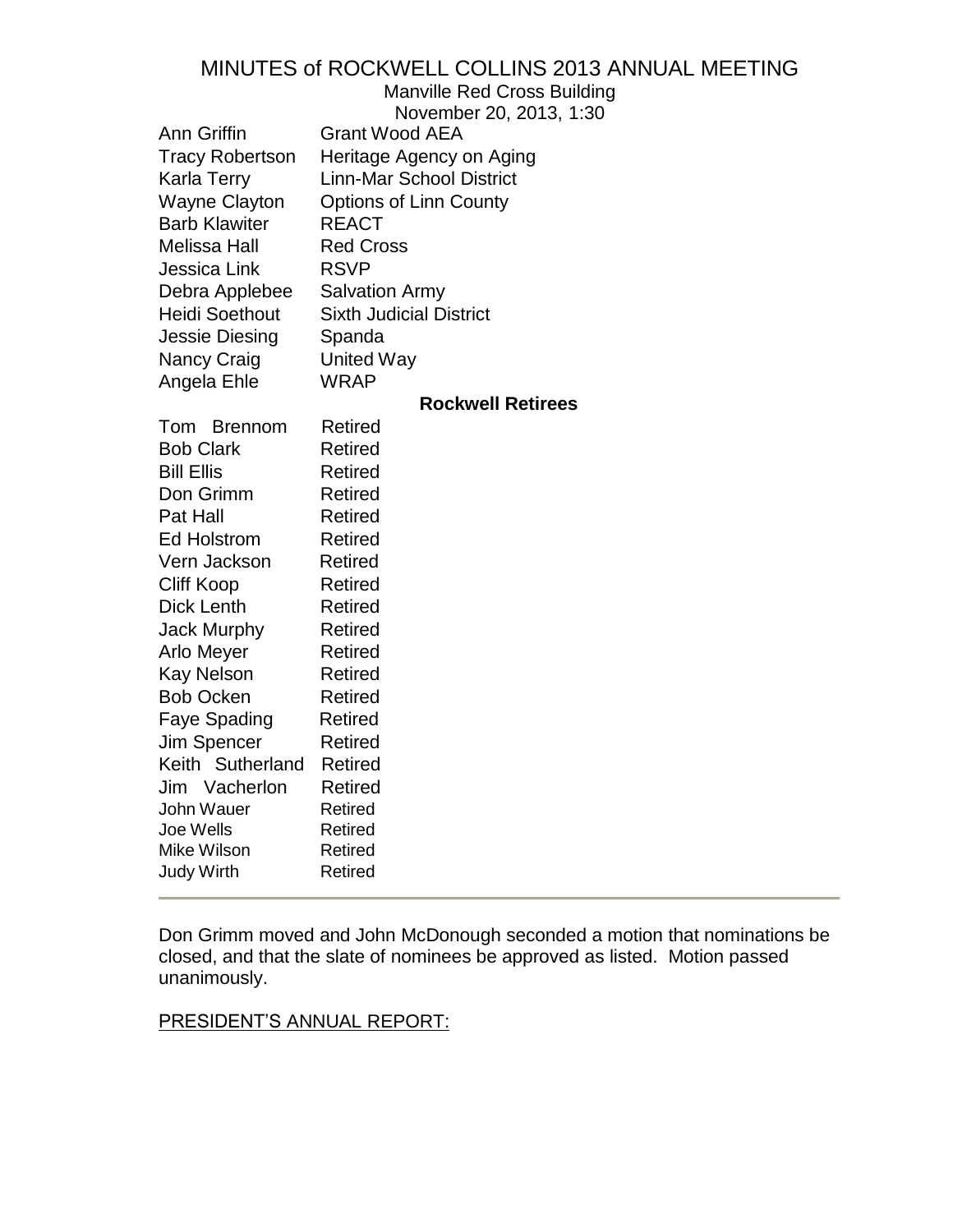# Manville Red Cross Building

### November 20, 2013, 1:30

RCRV has had another good year. We are slowly improving our way of doing things and continuing to provide more services for our clients. A few of the more visible efforts include:

- The WRAP program continues to be a big showpiece for the organization. Each year the WRAP volunteers under the direction of Angie Ehle build more ramps. This has been a great boon to handicapped clients. Lots of the people in the community are aware of these efforts.
- SHIIP medical insurance advice literally helps hundreds of individuals get the right health insurance and to get their insurance problems solved.
- The Collins Museum is finally moving to higher levels with much support from RCRV members. This legacy is important to the area and to Collins history with many untold Collins accomplishments coming to light and being formally documented for the first time.
- Recognition awards continue to be received by RCRV members for their outstanding volunteer work. Additionally, RCRV supports these award ceremonies by ushering and directing traffic.
- Once again, the\$10K from the RCI Foundation was award to deserving programs in the community.
- It is especially important to recognize all the effort members provide to support many other non-profit causes that don't get lots of attention, but which are extremely important to the recipients and the community. **I would personally like to thank each of these individuals.** Our members continue to log over 40K hours a year in volunteer efforts.
- The non-profits we rely on to provide quidance to RCRV in finding matches for our volunteers and the clients are invaluable to RCRV efforts.
- We continue to increase our membership: 233 volunteers, 16 new members in 2013, 145 members have reported hours this year (still need to encourage volunteers to report hours)
- The top five organizations that RCRV has logged volunteer hours for in 2013 are:

| <b>RCRV</b>               | 14578.53 |
|---------------------------|----------|
| <b>SHIIP (St Lukes)</b>   | 5508.12  |
| <b>REACT Center</b>       | 4870.55  |
| <b>Marion Food Pantry</b> | 1263.00  |
| <b>WRAP</b>               | 1161.13  |

As a begging organization with no bank account or money, it is obvious that the great support of RCI, UWECI and RSVP, their representatives (Melanie Richert & Kayla Paulson) and the diligent work of the RCRV Officers and Committees is essential for our success.

One last comment; one of our more energetic members, Pat Fox, passed away this fall leaving a gap with all who knew her and came in contact with her. Thanks to all who have made 2013 a successful year for helping the community.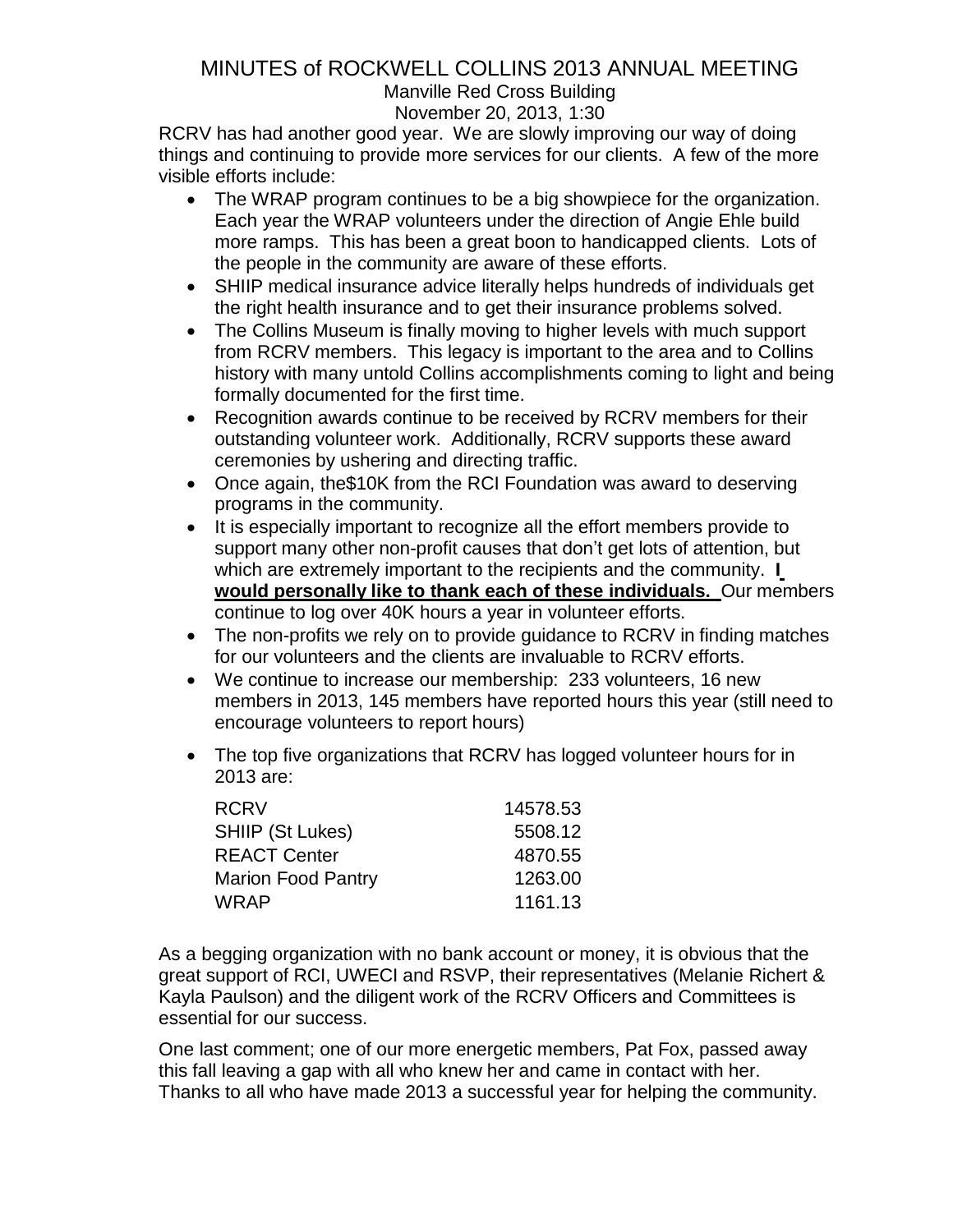# MINUTES of ROCKWELL COLLINS 2013 ANNUAL MEETING Manville Red Cross Building November 20, 2013, 1:30

Terry Lamb President, RCRV

ROCKWELL COLLINS: - Melanie Richert, Senior Community Relation Specialist

Terry Lamb and Jim Green met with Senior VP, Human Resources, Martha May. Adriana D'Onofrio has joined the Community Relations team. Adriana will meet with FIRST mentors, and the company is setting up tours for LEGOers.

#### PARTNER AGENCY REPORTS: Options of Linn County – Wayne Clayton

# **Overview**

Options of Linn County provides training and support services to help adults with disabilities succeed in vocational and community integration settings. Our staff and consumers thank RCRV for their many contributions to our program. RCRV's original assistive tech creations help many consumers be more independent and productive.

### **Highlights of Activities in 2013**

This section spotlights how RCRV creations have a positive impact on the consumers we serve.

### **RCRV New Assistive Technology Projects:**

**Weighted Blankets:** This project serves the needs of consumers who have sensory integration issues. These blankets are in use in several areas of Options. **Envelope Stuffer Project:** This project helps consumers who have limited fine motor skills process day habilitation activity newsletters.

**Repair of Existing Devices:** Repair Work Keeps Assistive Devices in Service: During the course of a year, wear and tear takes a toll on the assistive tech our consumers use. RCRV has been valuable to our program by maintaining vocational switches and sensory items, keeping them in operation for our consumers.

**Outreach:** The people at Options enjoy sharing the story of RCRV with others. This year, we have had a number of opportunities to do so.

**Tours** given to college and high school students feature the role that RCRV assistive technology plays in serving our consumers.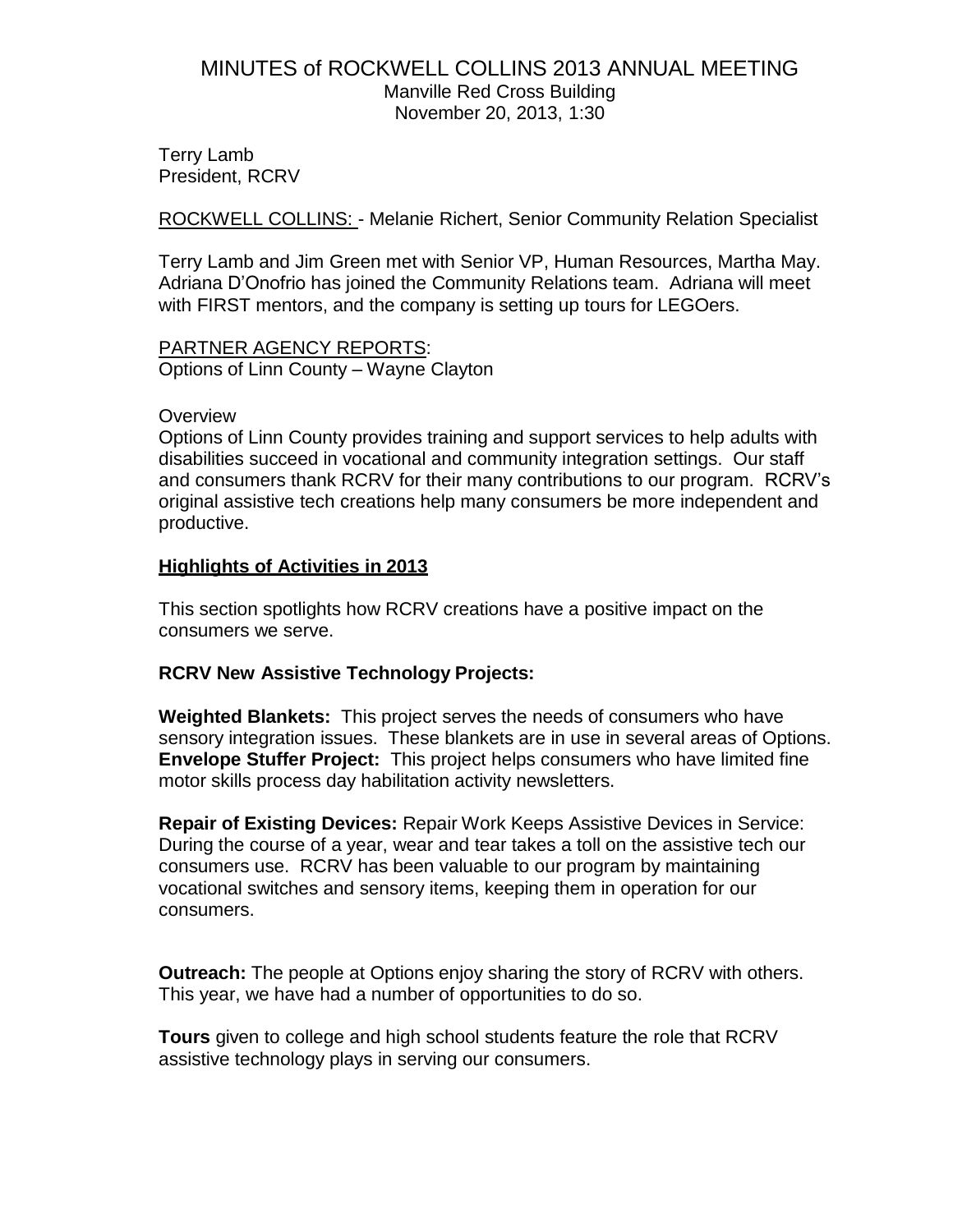Manville Red Cross Building November 20, 2013, 1:30

**Assistive Tech Expo/Abilities in Action Conference**: We shared a display table with RCRV introducing people in the human services field to what RCRV can do. That day we had approximately 150 people stop by the display table.

**Recognition from Outside Agencies:** CARF, which provides accreditation for our program, listed our connection with RCRV as a strength during our most recent survey.

## **Moving Forward**

RCRV plays an important role in improving the quality of life for people with disabilities in our community. The people of Options appreciate your help in creating and maintaining the assistive devices that are so important to us.

In the coming year, we look forward to working with RCRV to meet the changing needs of the consumers. Thank you for your service.

RSVP: - Kayla Paulson

# **United Way's RSVP, a 55+ Initiative, Agency Report**

We have seen great success this month with the Veterans in Volunteerism feature. We have had media coverage (MediaCom Newsletters, KGAN, KCRG, and Corridor Business Journal) and volunteer inquiries as a result of this.

Excited for our RSVP Volunteer Appreciation Event, United Way's 55+ Initiative Movie Morning on Dec. 13. We are inviting all RSVP and RCRV Volunteers, both past and present, to join us for a morning of movies and socialization. Please register ahead of time. You are encouraged to bring friends and/or spouses.

Tis the Season to be Thankful: We Want to Say THANK YOU for All You Do!

In an effort to say thank you for all that you do to make our community a better place we want invite you to **United Way's 55+ Initiative Movie Morning**. We are inviting all RSVP volunteers to spend the morning of **Friday, December, 13th** with each other as a seasonal celebration. We are hosting a morning of socialization and great movies **at Collins Road Theatres**.

Please invite spouse, friends, and family. The cost is **\$5.00 per person for a ticket, soda, and popcorn** (additional treats can be purchased). There will be door prizes for volunteers and guests. The **doors open at 9:30 a.m. and the movies begin at 10:00 a.m.** A special thank you to Rockwell Collins for sharing in the cost to put this event on.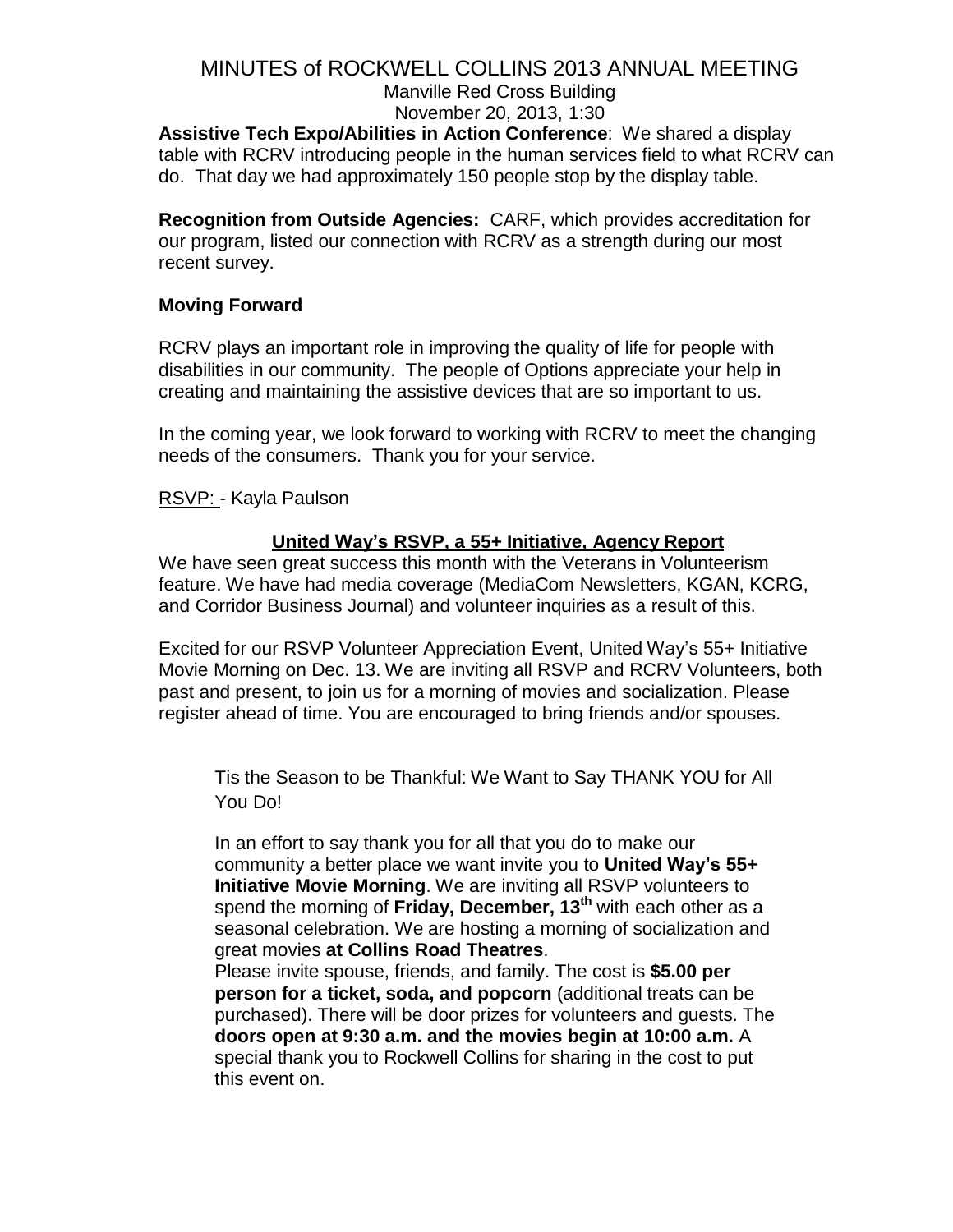Manville Red Cross Building November 20, 2013, 1:30 Collins Road Theatres (1462 Twixt Town Rd. NE, Cedar Rapids) will offer movies that will be actively playing there at that time.

Register by going online to [http://goo.gl/AVfS5l,](http://goo.gl/AVfS5l) calling United Way at 319.398.5372 x37 with your credit card number ready, or mailing a check to United Way's RSVP, 317 7<sup>th</sup> Ave SE, Cedar Rapids, IA 52401.

#### LINN-MAR COMMUNITY SCHOOLS: - Karla Terry

No report.

WRAP: - Angie Ehle

There are 6 ramps in queue Builds are scheduled for the next three days 39 projects completed so far this year, already a new record Since inception, 100 wood builds have been completed New web site – wrapiowa.org

Cedar Rapids Library: - Jessica Link

Business as usual at the library. Fire and Ice "Bright Lights" United Way pilot

Corrections: - Heidi Soethout

No Report

RCRV Committee Chair Reports:

Annual Board Report, RCRV Community Projects Team – John McDonough

We have had many nonprofits in the area stop in to present their need for volunteer help from us. Many have been from local nonprofits as well as several from the Des Moines area. Average attendance at team meetings was 22 this year.

We continue to support seniors in the area with the SHIIP program. This year, we seen approximately 2100 retirees at KTGOS at our annual Rockwell Collin Insurance Programs. We continue to provide accurate info on their upcoming insurance offerings from Rockwell Collins. They provided support at each of our meetings as well as a gentleman from Extend Health were at most of the meetings.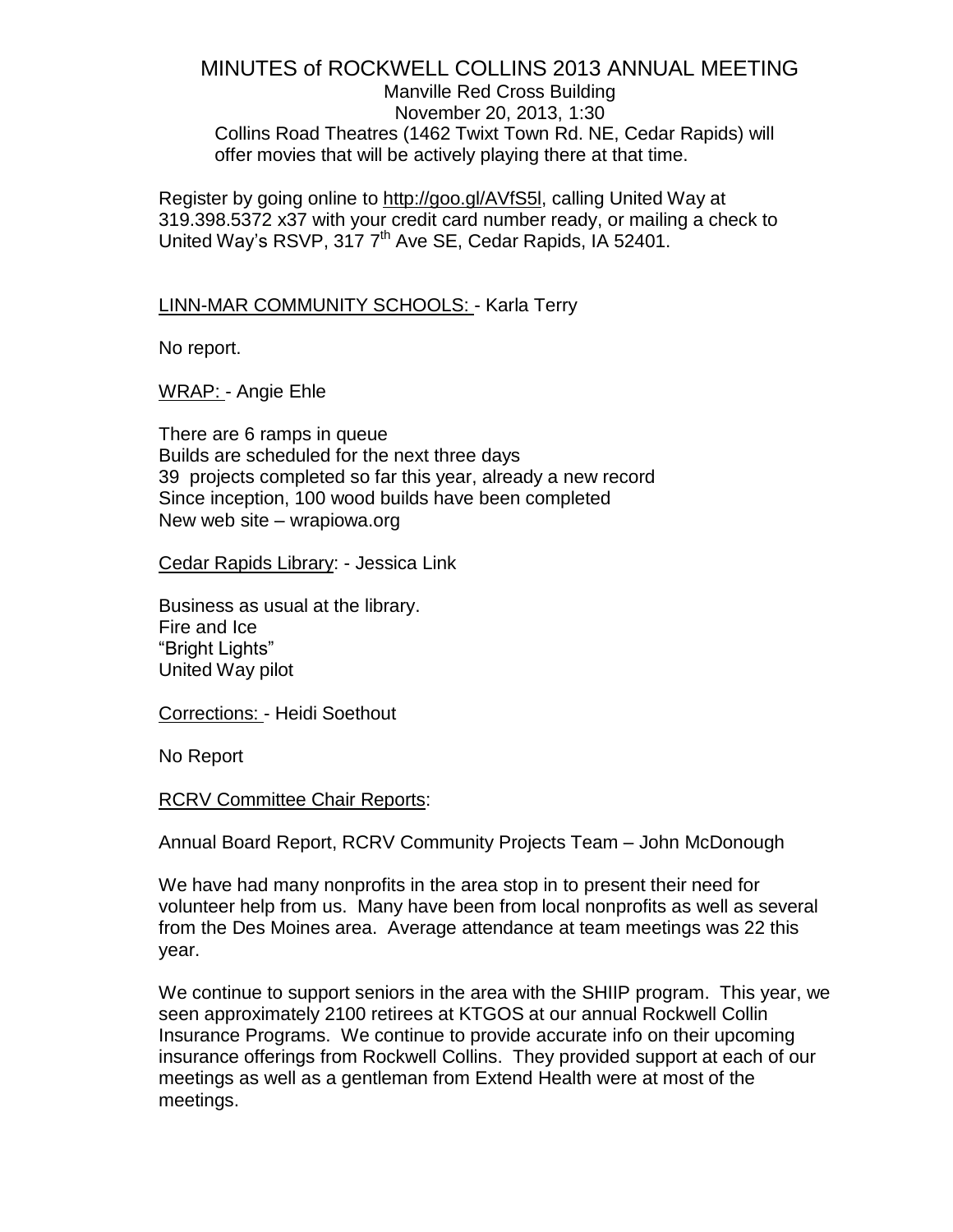# MINUTES of ROCKWELL COLLINS 2013 ANNUAL MEETING Manville Red Cross Building November 20, 2013, 1:30

We have several volunteers designing and leading the build of ramps for the WRAP program. We continue to look for more designers for that program. If you have an interest, please see Angie Ehle.

Many of our members support the SCORE program.

We have many of our members on local nonprofit boards.

We have some folks teaching classes to local grade school students as well as with area seniors. Dave Knuth teaches iPad classes to seniors. Vern Jackson teaches geography classes at Jane Boyd and astrology at Monticello schools. Jules Yoder spoke to Milestones folks about Fifi. Tom Brennom provides identity theft speeches to Seniors. Terry Lamb is teaching elementary students about airplanes.

Governor Branstad inducted Mike Wilson into the Iowa Hall of Fame this past year. Congratulations Mike.

We provided tax assistance for the VITA and AARP programs in Iowa as well as in Florida.

We supported the Governor Award Ceremonies by providing ushers and parking attendants at Linn-Mar this year.

The REACT Center donated their 30,000<sup>th</sup> PC to state wide nonprofits that support children activities.

We delivered a RCRV redesigned ALS (Lou Gehrig Disease) laser pointer device for the ALS folks in Des Moines. Gordon Fabian redesigned the electronics and John Wauer redesigned the laser attachment to the persons reading glasses.

We designed, built and delivered a 16' X 16' sand box for the children who visit the NewBo market. We did this for the Freedom Festival this past year.

If you want more detail, please visit yahoogroups.com for the RCRV1 program and read the minutes provided after each meeting. The Monthly Minutes can be found on RCRV.org.

If you can dream it, we can do it.

#### COMMUNICATIONS/NEWSLETTER: - Jim Green

No Report

MEMBERSHIP RECRUITING/RETENTION: - Kayla Paulson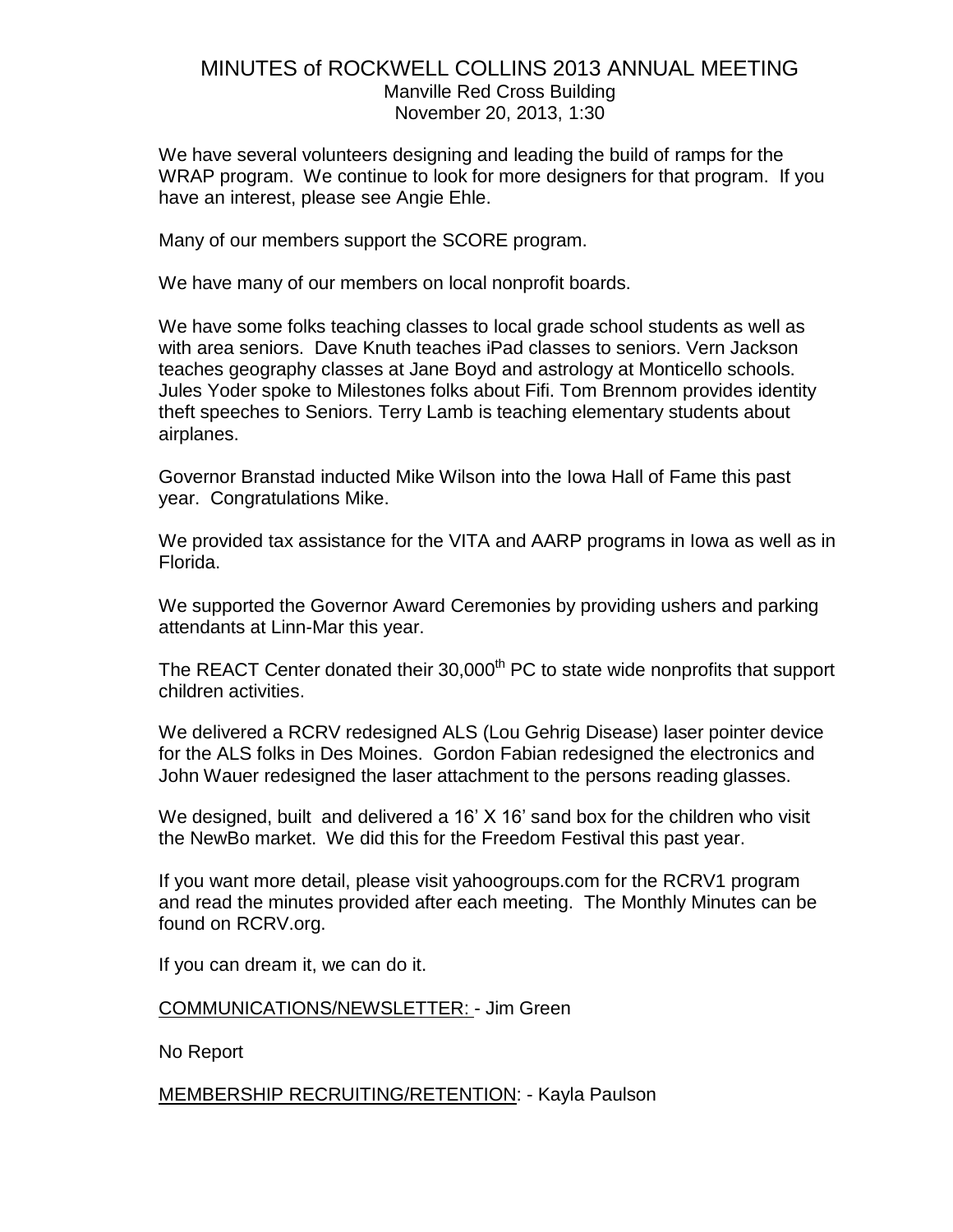# **RCRV Membership Recruiting/Retention Report**

**Stats for FY'13 (October – September)**

- 228 active volunteers
- 12 new this year
- 1 inactivated volunteer restarted
- 9 inactive volunteers terminated/removed
- 167 (73%) members have reported hours
- 33,800.66 hours (additional hours may still be reported)

### **Top 5 Agencies supported by RCRV Volunteers in FY'13**

| <b>Station Name</b>               | <b>Hours</b> |
|-----------------------------------|--------------|
| <b>RCRV</b>                       | 14578.53     |
| Unity Point Hospital (St. Luke's) | 5508.12      |
| <b>REACT Center</b>               | 4870.55      |
| <b>Marion Food Pantry</b>         | 1263.00      |
| <b>WRAP</b>                       | 1161.13      |

**Stats for 2013** as of 11.18.2013

 active volunteers new this year inactivated volunteer restarted inactive volunteers terminated/removed

157 (67%) members have reported hours 26,301.39 hours (additional hours may still be reported)

### **Top 5 Agencies supported by RCRV Volunteers in FY'13**

| <b>Station Name</b>               | <b>Hours</b> |
|-----------------------------------|--------------|
| <b>RCRV</b>                       | 11509.15     |
| Unity Point Hospital (St. Luke's) | 4247.33      |
| <b>REACT Center</b>               | 3949.60      |
| <b>Marion Food Pantry</b>         | 915.00       |
| <b>WRAP</b>                       | 883.50       |

A recruitment mailing was sent in September to 167 RCI retirees we also had materials available at the Health Insurance Seminars.

All RCI Retirees that have shared an email address with RCRV (even if not currently a member) will be invited to the United Way 55+ Initiative Movie Morning on Dec. 13. Please feel free to invite fellow retirees and spouses.

#### **Stats for October '13**